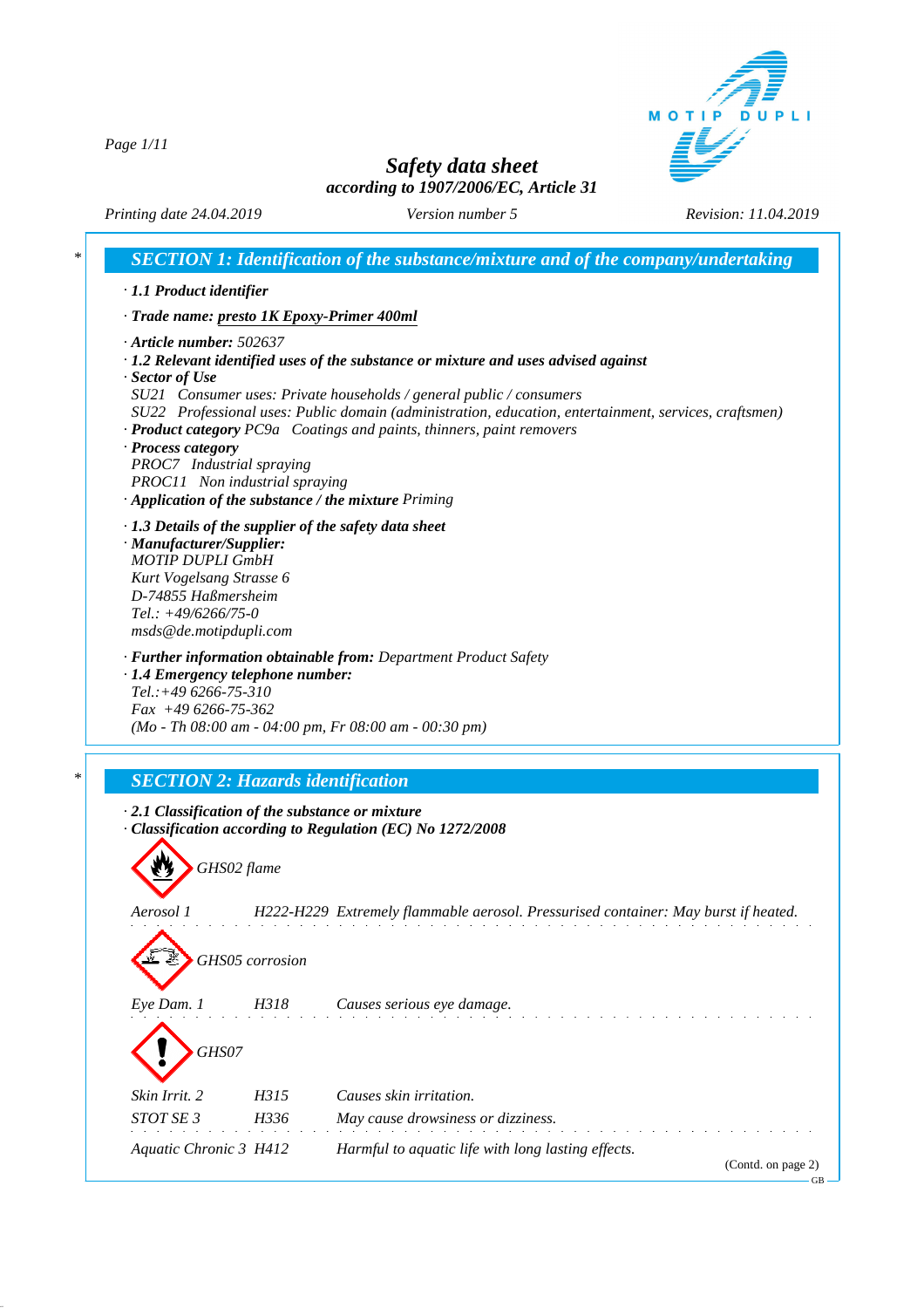*Page 2/11*

*Safety data sheet according to 1907/2006/EC, Article 31*

*Printing date 24.04.2019 Version number 5 Revision: 11.04.2019*

GB

*Trade name: presto 1K Epoxy-Primer 400ml*



*· 3.2 Chemical characterisation: Mixtures*

*· Description: Mixture of substances listed below with nonhazardous additions.*

#### *· Dangerous components: CAS: 115-10-6 EINECS: 204-065-8 Index number: 603-019-00-8 Reg.nr.: 01-2119472128-37 dimethyl ether Flam. Gas 1, H220 Press. Gas (Comp.), H280 25-<50% CAS: 67-64-1 EINECS: 200-662-2 Index number: 606-001-00-8 Reg.nr.: 01-2119471330-49 acetone Flam. Liq. 2, H225 Eye Irrit. 2, H319; STOT SE 3, H336 12.5-<20%* (Contd. on page 3)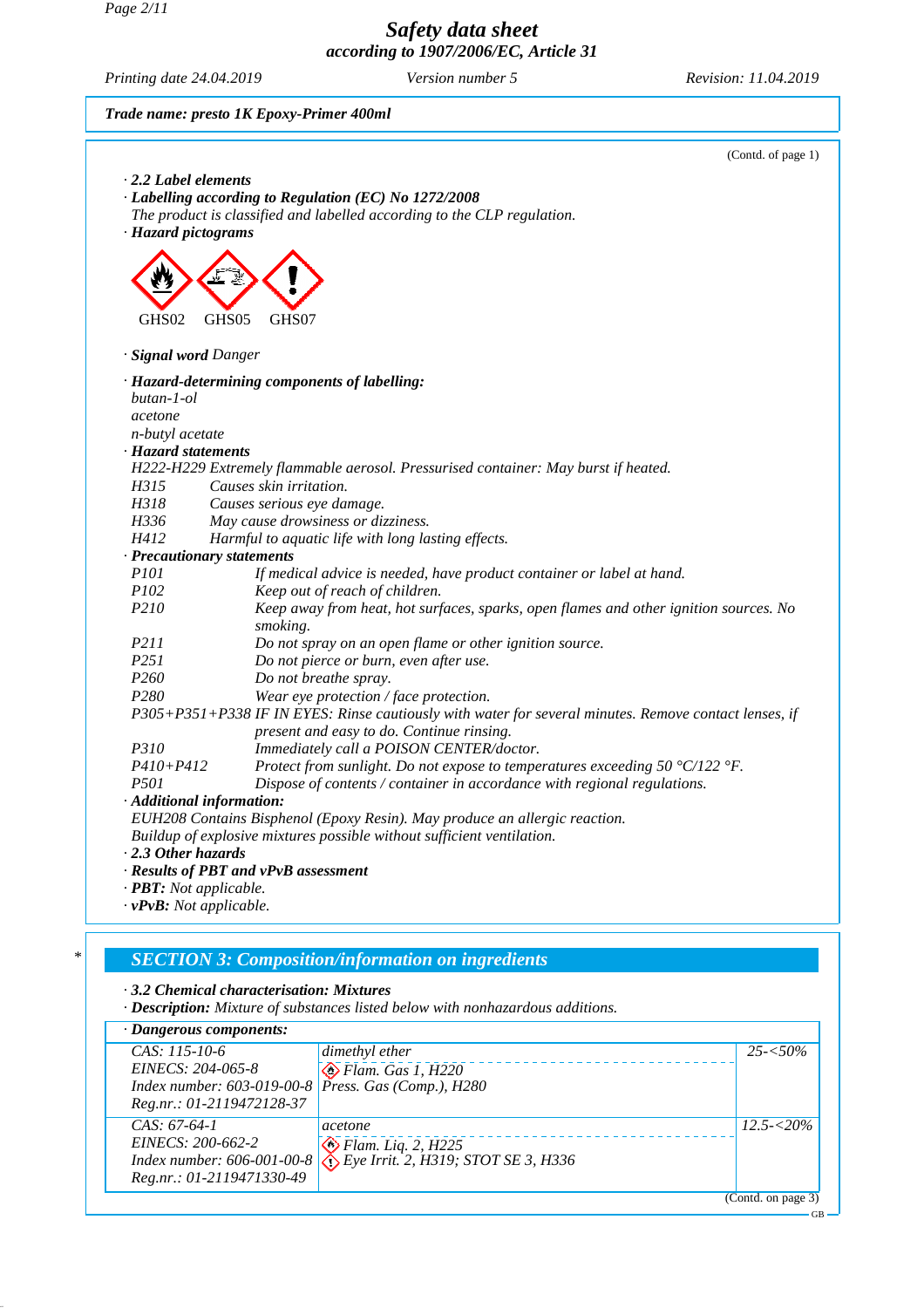*Printing date 24.04.2019 Version number 5 Revision: 11.04.2019*

*Trade name: presto 1K Epoxy-Primer 400ml*

|                                                                                                  |                                                                                                                                                                                                    | (Contd. of page 2) |
|--------------------------------------------------------------------------------------------------|----------------------------------------------------------------------------------------------------------------------------------------------------------------------------------------------------|--------------------|
| CAS: 123-86-4<br>EINECS: 204-658-1<br>Index number: 607-025-00-1<br>Reg.nr.: 01-2119485493-29    | n-butyl acetate<br>$\bigotimes$ Flam. Liq. 3, H226<br>$\bigotimes$ STOT SE 3, H336                                                                                                                 | $12.5 - 520\%$     |
| CAS: 71-36-3<br>EINECS: 200-751-6<br>Index number: 603-004-00-6<br>Reg.nr.: 01-2119484630-38     | butan-1-ol<br>$\bigotimes$ Flam. Liq. 3, H226<br>$\Leftrightarrow$ Eye Dam. 1, H318<br>$\langle$ : Acute Tox. 4, H302; Acute Tox. 4, H332; Skin Irrit. 2, H315;<br>STOT SE 3, H335-H336            | $5 - 10\%$         |
| EC number: 905-588-0<br>Index number: 601-022-00-9<br>Reg.nr.: 01-21194882216-32                 | xylene<br>$\bigotimes$ Flam. Liq. 3, H226<br>STOT RE 2, H373; Asp. Tox. 1, H304<br>$\langle$ . Acute Tox. 4, H312; Acute Tox. 4, H332; Skin Irrit. 2, H315;<br>Eye Irrit. 2, H319; STOT SE 3, H335 | $2.5 - 5\%$        |
| CAS: 7779-90-0<br>EINECS: 231-944-3<br>Index number: 030-011-00-6<br>Reg.nr.: 01-2119485044-40   | trizinc bis(orthophosphate)<br>Aquatic Acute 1, H400; Aquatic Chronic 1, H410                                                                                                                      | $< 2.5\%$          |
| $CAS: 25036-25-3$<br>EC number: 682-390-8                                                        | Bisphenol (Epoxy Resin)<br>Skin Irrit. 2, H315; Eye Irrit. 2, H319; Skin Sens. 1, H317                                                                                                             | $<$ 1%             |
| $CAS: 1314-13-2$<br>EINECS: 215-222-5<br>Index number: 030-013-00-7<br>Reg.nr.: 01-2119463881-32 | zinc oxide<br>Aquatic Acute 1, H400; Aquatic Chronic 1, H410                                                                                                                                       | $\langle$ 1%       |

*· Additional information:*

*The content of Benzene (EINECS-Nr. 200-753-7) in the ingredients is less than 0,1% (Note P Annex 1A 1272/2008 EU), so the classification as carcinogen need not to apply. xylene: Contains ethylbenzene CAS 100-41-4*

*For the wording of the listed hazard phrases refer to section 16.*

#### *\* SECTION 4: First aid measures*

*· 4.1 Description of first aid measures*

*· After inhalation: In case of unconsciousness place patient stably in side position for transportation.*

*· After skin contact: Immediately wash with water and soap and rinse thoroughly.*

*· After eye contact: Rinse opened eye for several minutes under running water. Then consult a doctor.*

*· After swallowing: Drink plenty of water and provide fresh air. Call for a doctor immediately.*

- *· 4.2 Most important symptoms and effects, both acute and delayed No further relevant information available.*
- *· 4.3 Indication of any immediate medical attention and special treatment needed*

*No further relevant information available.*

### *\* SECTION 5: Firefighting measures*

- *· 5.1 Extinguishing media*
- *· Suitable extinguishing agents:*

*CO2, powder or water spray. Fight larger fires with water spray or alcohol resistant foam. Use fire extinguishing methods suitable to surrounding conditions.*

- *· 5.2 Special hazards arising from the substance or mixture*
- *During heating or in case of fire poisonous gases are produced.*
- *· 5.3 Advice for firefighters*
- *· Protective equipment: Mouth respiratory protective device.*

(Contd. on page 4)

GB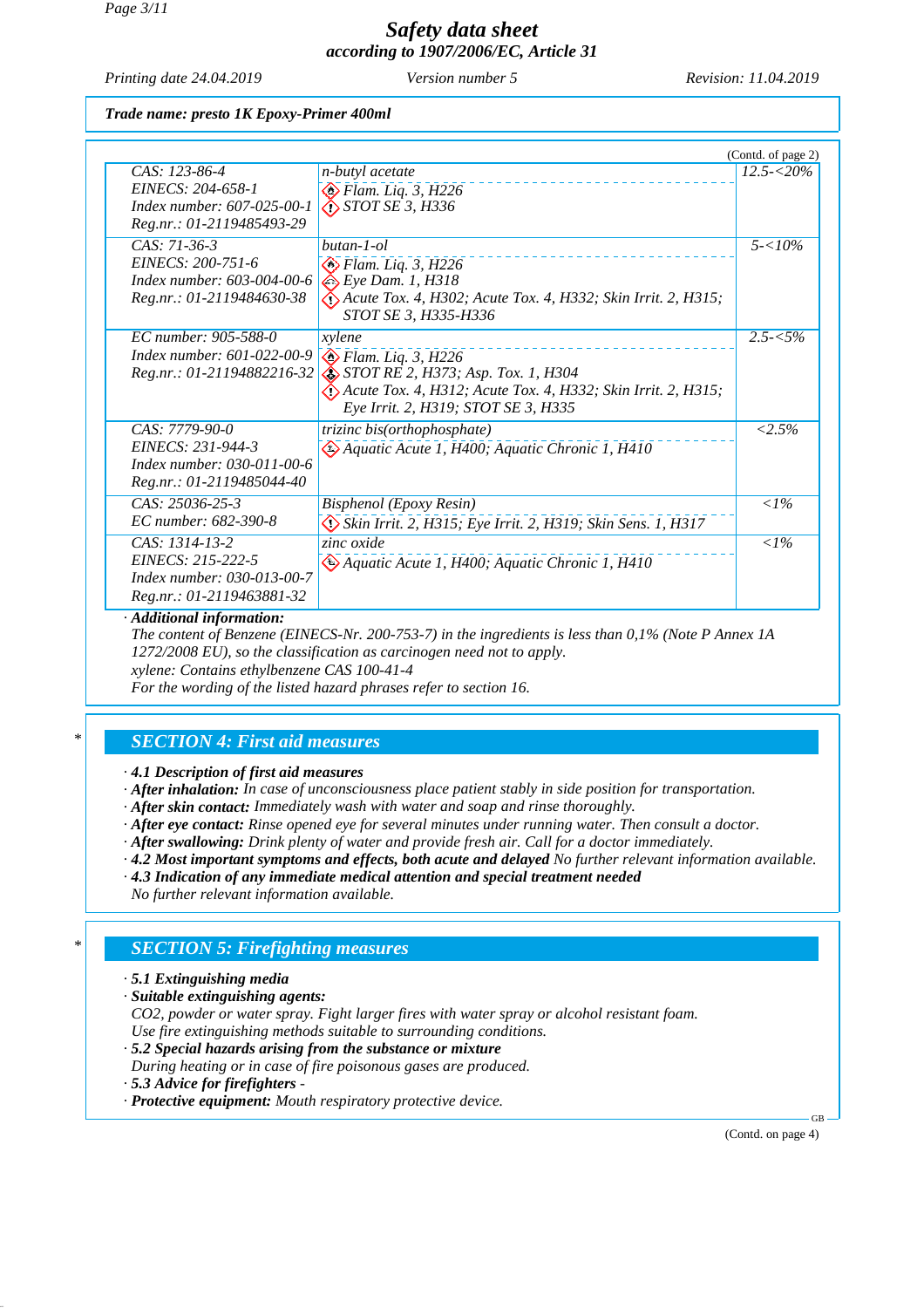*Page 4/11*

### *Safety data sheet according to 1907/2006/EC, Article 31*

*Printing date 24.04.2019 Version number 5 Revision: 11.04.2019*

*Trade name: presto 1K Epoxy-Primer 400ml*

(Contd. of page 3)

#### *\* SECTION 6: Accidental release measures*

- *· 6.1 Personal precautions, protective equipment and emergency procedures Mount respiratory protective device. Wear protective equipment. Keep unprotected persons away.*
- *· 6.2 Environmental precautions: Inform respective authorities in case of seepage into water course or sewage system. Do not allow to enter sewers/ surface or ground water.*
- *· 6.3 Methods and material for containment and cleaning up: Use neutralising agent. Dispose contaminated material as waste according to item 13. Ensure adequate ventilation.*

### *· 6.4 Reference to other sections*

*See Section 7 for information on safe handling. See Section 8 for information on personal protection equipment. See Section 13 for disposal information.*

### *\* SECTION 7: Handling and storage*

*· 7.1 Precautions for safe handling Ensure good ventilation/exhaustion at the workplace.*

- *· Information about fire and explosion protection: Keep ignition sources away - Do not smoke. Keep respiratory protective device available.*
- *· 7.2 Conditions for safe storage, including any incompatibilities*

*· Storage:*

*· Requirements to be met by storerooms and receptacles:*

*Observe official regulations on storing packagings with pressurised containers.*

- *· Information about storage in one common storage facility: Not required.*
- *· Further information about storage conditions: Keep container tightly sealed.*

*· Storage class: 2 B*

*· 7.3 Specific end use(s) No further relevant information available.*

### *\* SECTION 8: Exposure controls/personal protection*

*· Additional information about design of technical facilities: No further data; see item 7.*

*· 8.1 Control parameters*

| · Ingredients with limit values that require monitoring at the workplace: |                                                           |  |  |
|---------------------------------------------------------------------------|-----------------------------------------------------------|--|--|
|                                                                           | 115-10-6 dimethyl ether                                   |  |  |
|                                                                           | WEL Short-term value: $958$ mg/m <sup>3</sup> , 500 ppm   |  |  |
|                                                                           | Long-term value: 766 mg/m <sup>3</sup> , 400 ppm          |  |  |
|                                                                           | 67-64-1 acetone                                           |  |  |
|                                                                           | WEL Short-term value: $3620$ mg/m <sup>3</sup> , 1500 ppm |  |  |
|                                                                           | Long-term value: 1210 mg/m <sup>3</sup> , 500 ppm         |  |  |
| 123-86-4 n-butyl acetate                                                  |                                                           |  |  |
|                                                                           | WEL Short-term value: 966 mg/m <sup>3</sup> , 200 ppm     |  |  |
|                                                                           | Long-term value: $724$ mg/m <sup>3</sup> , 150 ppm        |  |  |
|                                                                           | 71-36-3 butan-1-ol                                        |  |  |
|                                                                           | WEL Short-term value: $154$ mg/m <sup>3</sup> , 50 ppm    |  |  |
|                                                                           | Sk                                                        |  |  |
| xylene                                                                    |                                                           |  |  |
|                                                                           | WEL Short-term value: $441$ mg/m <sup>3</sup> , 100 ppm   |  |  |
|                                                                           | Long-term value: $220$ mg/m <sup>3</sup> , 50 ppm         |  |  |
|                                                                           | Sk; BMGV                                                  |  |  |
|                                                                           | (Contd. on page 5)                                        |  |  |
|                                                                           | GB                                                        |  |  |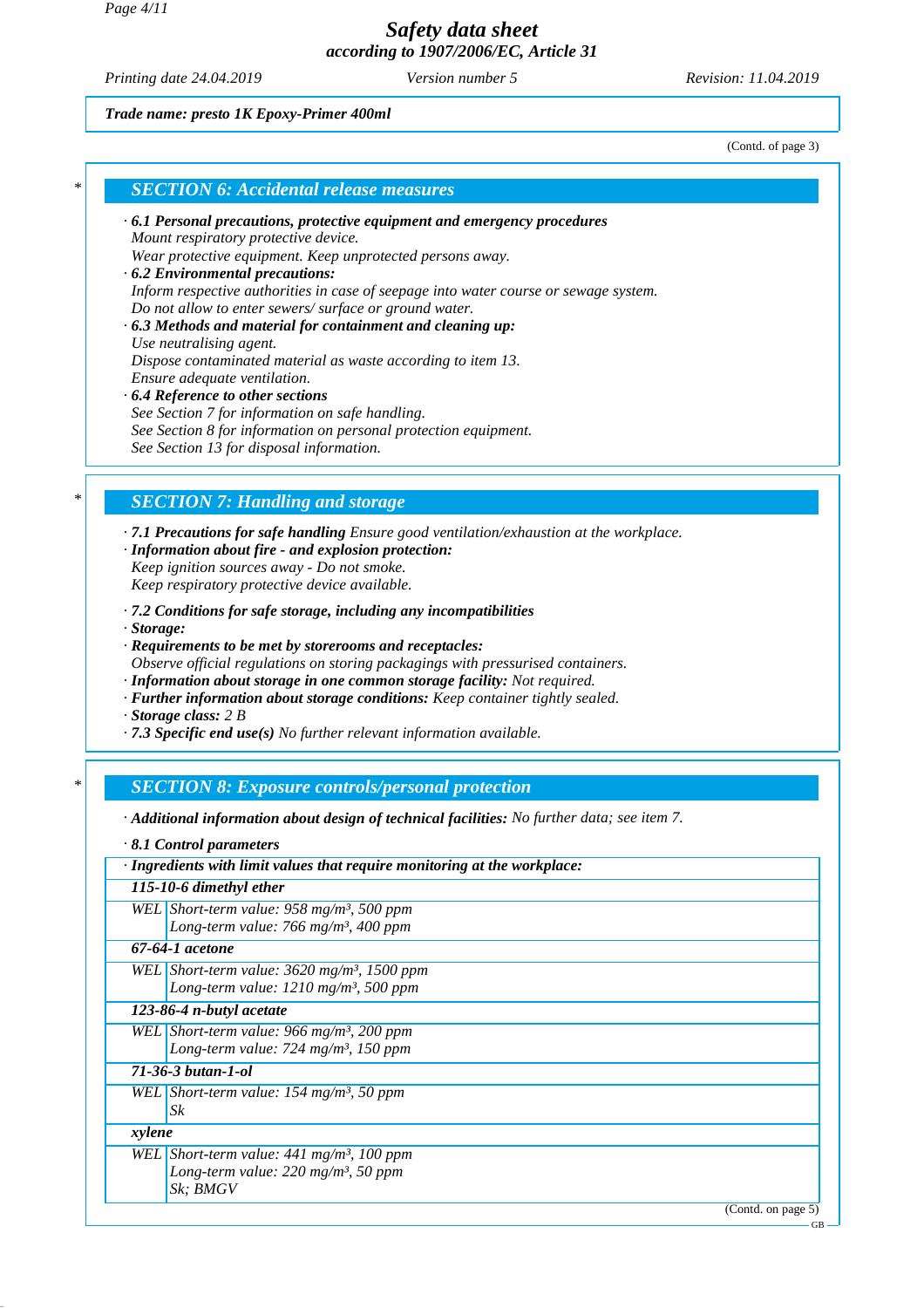*Printing date 24.04.2019 Version number 5 Revision: 11.04.2019*

*Trade name: presto 1K Epoxy-Primer 400ml*

|              | (Contd. of page 4)                                                                                                                                         |
|--------------|------------------------------------------------------------------------------------------------------------------------------------------------------------|
|              | · Ingredients with biological limit values:                                                                                                                |
| xylene       |                                                                                                                                                            |
|              | <b>BMGV</b> 650 mmol/mol creatinine                                                                                                                        |
|              | Medium: urine                                                                                                                                              |
|              | Sampling time: post shift                                                                                                                                  |
|              | Parameter: methyl hippuric acid                                                                                                                            |
|              | · Additional information: The lists valid during the making were used as basis.                                                                            |
|              | $\cdot$ 8.2 Exposure controls                                                                                                                              |
|              | · Personal protective equipment:                                                                                                                           |
|              | · General protective and hygienic measures:                                                                                                                |
|              | Keep away from foodstuffs, beverages and feed.                                                                                                             |
|              | Immediately remove all soiled and contaminated clothing<br>Wash hands before breaks and at the end of work.                                                |
|              | Do not inhale gases / fumes / aerosols.                                                                                                                    |
|              | Avoid contact with the skin.                                                                                                                               |
|              | Avoid contact with the eyes and skin.                                                                                                                      |
|              | Avoid contact with the eyes.                                                                                                                               |
|              | · Respiratory protection:                                                                                                                                  |
|              | Not necessary if room is well-ventilated.                                                                                                                  |
|              | In case of brief exposure or low pollution use respiratory filter device. In case of intensive or longer exposure                                          |
|              | use self-contained respiratory protective device.                                                                                                          |
|              | · Protection of hands:<br>In case of contact with spray dust protective gloves made of butyl shoud be used (min. 0.4 mm thick), e.g.                       |
|              | KCL Camatril, article no. 898 or similar products                                                                                                          |
|              | Solvent resistant gloves                                                                                                                                   |
|              | Due to missing tests no recommendation to the glove material can be given for the product/ the preparation/                                                |
|              | the chemical mixture.                                                                                                                                      |
|              | Protective gloves                                                                                                                                          |
|              | The glove material has to be impermeable and resistant to the product/the substance/the preparation.                                                       |
|              | Selection of the glove material on consideration of the penetration times, rates of diffusion and the                                                      |
| degradation  |                                                                                                                                                            |
|              | · Material of gloves<br>Natural rubber, NR                                                                                                                 |
|              | Butyl rubber, BR                                                                                                                                           |
|              | The selection of the suitable gloves does not only depend on the material, but also on further marks of quality                                            |
|              | and varies from manufacturer to manufacturer. As the product is a preparation of several substances, the                                                   |
|              | resistance of the glove material can not be calculated in advance and has therefore to be checked prior to the                                             |
| application. |                                                                                                                                                            |
|              | · Penetration time of glove material                                                                                                                       |
|              | Butyl rubber gloves with a thickness of 0.4 mm are resistant to:<br>Acetone: 480 min                                                                       |
|              | Butyl acetate: 60 min                                                                                                                                      |
|              | Ethyl acetate: 170 min                                                                                                                                     |
|              | Xylene: 42 min                                                                                                                                             |
|              | The exact break through time has to be found out by the manufacturer of the protective gloves and has to be                                                |
| observed.    |                                                                                                                                                            |
|              | $\cdot$ For the permanent contact in work areas without heightened risk of injury (e.g. Laboratory) gloves made<br>of the following material are suitable: |
|              | Natural rubber, NR                                                                                                                                         |
|              | (Contd. on page 6)<br>$GB -$                                                                                                                               |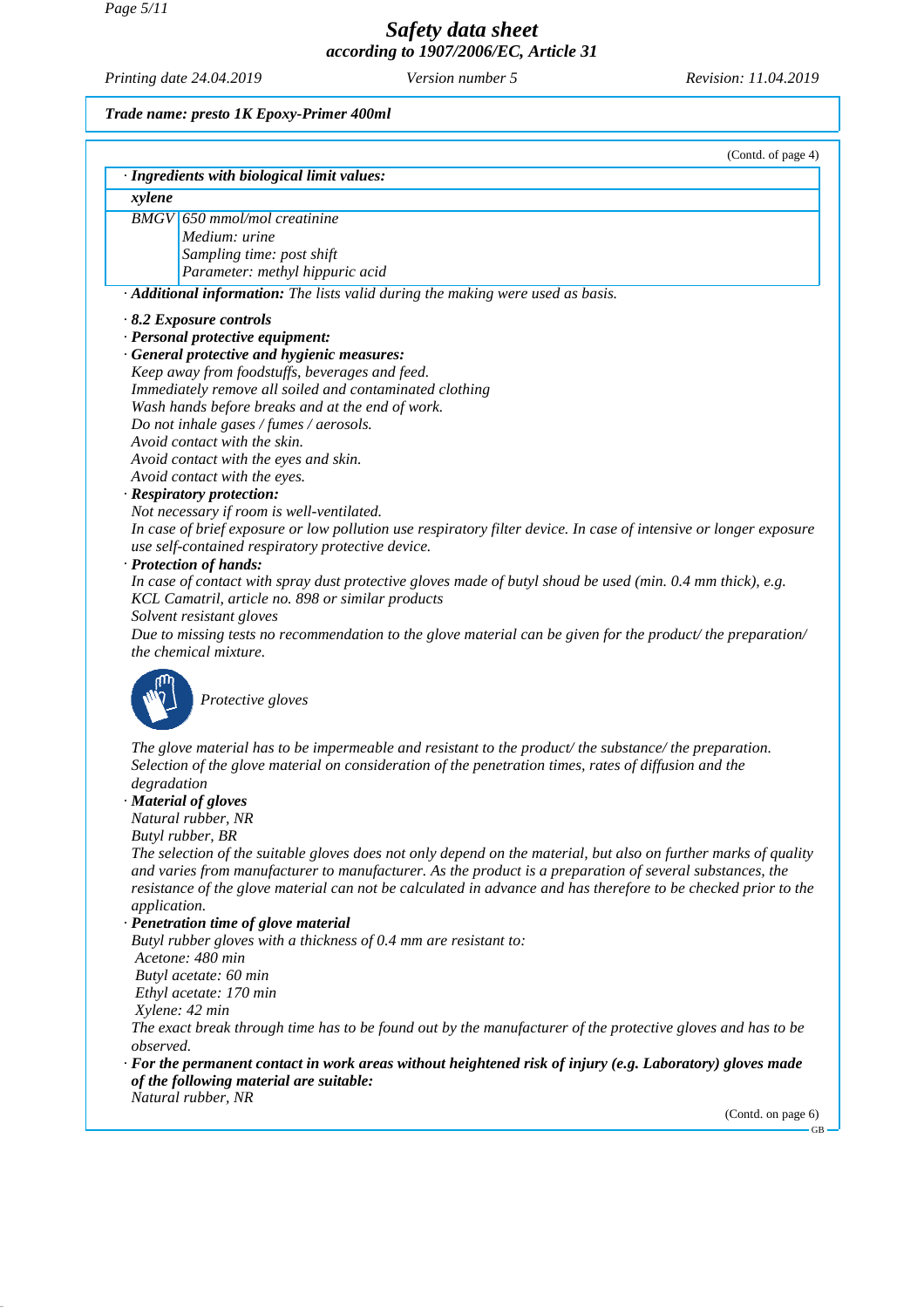*Printing date 24.04.2019 Version number 5 Revision: 11.04.2019*

(Contd. of page 5)

# *Trade name: presto 1K Epoxy-Primer 400ml*

*· Eye protection:*



*Tightly sealed goggles*

### *\* SECTION 9: Physical and chemical properties · 9.1 Information on basic physical and chemical properties · General Information · Appearance: Form: Aerosol Colour: According to product specification · Odour: Characteristic · Odour threshold: Not determined. · pH-value: Not determined. · Change in condition Melting point/freezing point: Undetermined. Initial boiling point and boiling range: Not applicable, as aerosol. · Flash point: Not applicable, as aerosol. · Flammability (solid, gas): Not applicable. · Ignition temperature: 235 °C (455 °F) · Decomposition temperature: Not determined. · Explosive properties: Not determined. · Explosion limits: Lower: 1.2 Vol % Upper: 18.6 Vol % · Vapour pressure at 20 °C (68 °F): 5,200 hPa (3,900.3 mm Hg) · Density at 20* **°C (68 °F):** *0.84 g/cm<sup>3</sup> (7.01 lbs/gal) · Relative density not determined. <i>Not determined. · Relative density Not determined. · Vapour density <i>Not determined Not determined i Not determined <i>·* Evaporation rate *· Solubility in / Miscibility with water: Not miscible or difficult to mix. · Partition coefficient: n-octanol/water: Not determined. · Viscosity: Dynamic: Not determined. Kinematic: Not determined. · Solvent content: Organic solvents: 91.2 % VOC (EC) --- 765.3 g/l · VOC-EU% 91.17 % · Solids content: 12.4 % · 9.2 Other information No further relevant information available.*

(Contd. on page 7)

GB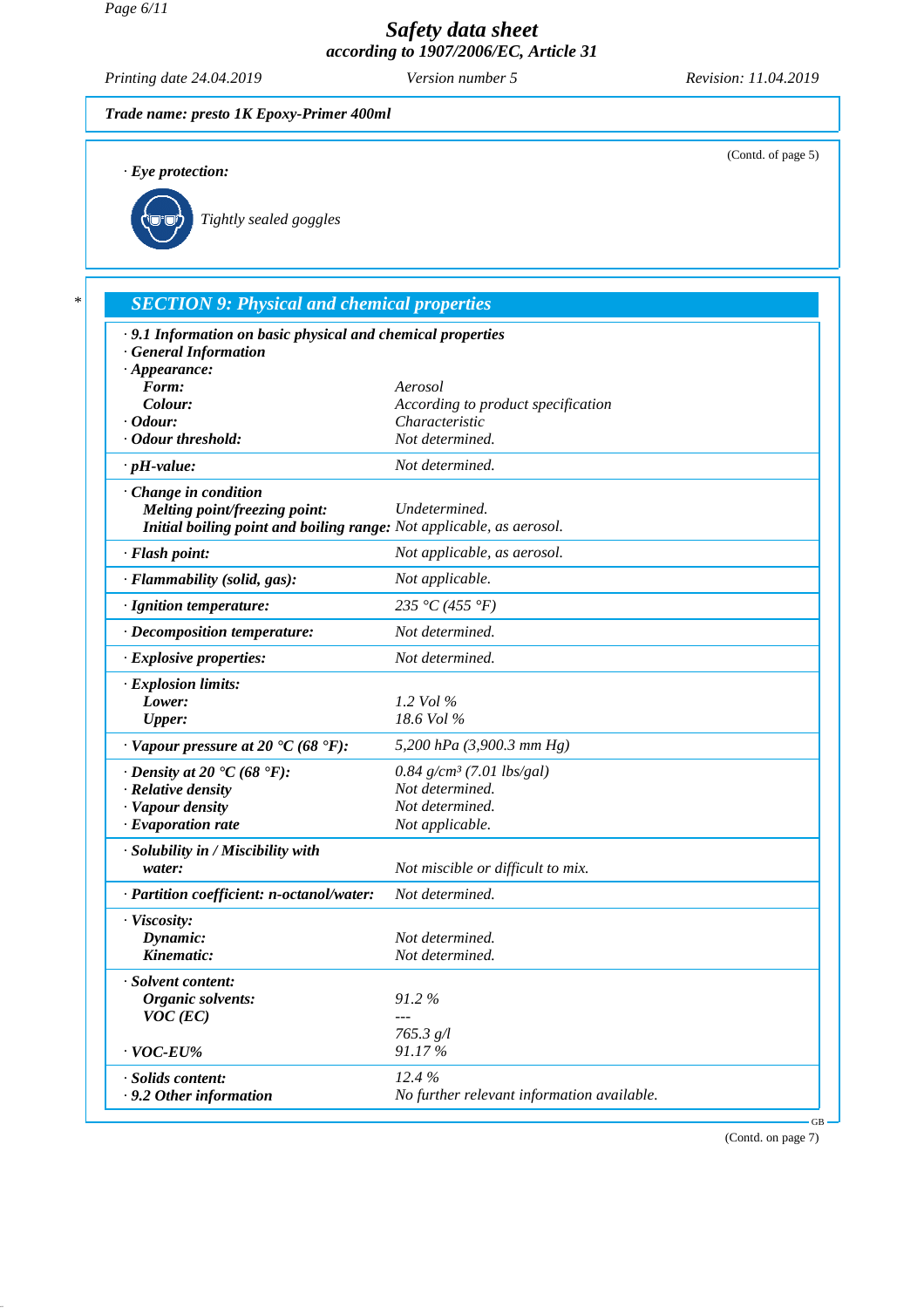*Page 7/11*

### *Safety data sheet according to 1907/2006/EC, Article 31*

*Printing date 24.04.2019 Version number 5 Revision: 11.04.2019*

*Trade name: presto 1K Epoxy-Primer 400ml*

(Contd. of page 6)

#### *\* SECTION 10: Stability and reactivity*

*· 10.1 Reactivity No further relevant information available.*

*· 10.2 Chemical stability*

*· Thermal decomposition / conditions to be avoided: No decomposition if used according to specifications.*

*· 10.3 Possibility of hazardous reactions No dangerous reactions known.*

*· 10.4 Conditions to avoid No further relevant information available.*

*· 10.5 Incompatible materials: No further relevant information available.*

*· 10.6 Hazardous decomposition products: No dangerous decomposition products known.*

#### *\* SECTION 11: Toxicological information*

*· 11.1 Information on toxicological effects*

*· Acute toxicity Based on available data, the classification criteria are not met.*

|                                                                                                       | · LD/LC50 values relevant for classification: |                                                                                           |  |  |
|-------------------------------------------------------------------------------------------------------|-----------------------------------------------|-------------------------------------------------------------------------------------------|--|--|
| 67-64-1 acetone                                                                                       |                                               |                                                                                           |  |  |
| Oral                                                                                                  | LD50                                          | 5,800 $mg/kg$ (rat)                                                                       |  |  |
| Dermal                                                                                                | LD50                                          | $>15,800$ mg/kg (rabbit)                                                                  |  |  |
|                                                                                                       | Inhalative $LC50/4h$                          | $76$ mg/l (rat)                                                                           |  |  |
|                                                                                                       | 123-86-4 n-butyl acetate                      |                                                                                           |  |  |
| Oral                                                                                                  | LD50                                          | 10,800 mg/kg (rat) (OECD 401)                                                             |  |  |
| Dermal                                                                                                | LD50                                          | $>17,600$ mg/kg (rabbit)                                                                  |  |  |
|                                                                                                       | Inhalative $LC50/4 h$                         | $>21$ mg/m3 (rat)                                                                         |  |  |
| $71-36-3 but an-1-ol$                                                                                 |                                               |                                                                                           |  |  |
| Oral                                                                                                  | LD50                                          | $2,292$ mg/kg (rat)                                                                       |  |  |
| Dermal                                                                                                | LD50                                          | $3,430$ mg/kg (rabbit)                                                                    |  |  |
|                                                                                                       |                                               | Inhalative $ LC50/4 h $ 17.76 mg/m3 (rat)                                                 |  |  |
| xylene                                                                                                |                                               |                                                                                           |  |  |
| Oral                                                                                                  | LD50                                          | $3,523$ mg/kg (rat)                                                                       |  |  |
| Dermal                                                                                                | LD50                                          | $2,000$ mg/kg (rabbit)                                                                    |  |  |
|                                                                                                       |                                               | Inhalative $ LC50/4 h $ 29,000 mg/m3 (rat)                                                |  |  |
| · Primary irritant effect:                                                                            |                                               |                                                                                           |  |  |
|                                                                                                       | · Skin corrosion/irritation                   |                                                                                           |  |  |
|                                                                                                       | Causes skin irritation.                       |                                                                                           |  |  |
|                                                                                                       | · Serious eye damage/irritation               |                                                                                           |  |  |
| Causes serious eye damage.                                                                            |                                               |                                                                                           |  |  |
| · Respiratory or skin sensitisation Based on available data, the classification criteria are not met. |                                               |                                                                                           |  |  |
| $\cdot$ CMR effects (carcinogenity, mutagenicity and toxicity for reproduction)                       |                                               |                                                                                           |  |  |
| · Germ cell mutagenicity Based on available data, the classification criteria are not met.            |                                               |                                                                                           |  |  |
| · Carcinogenicity Based on available data, the classification criteria are not met.                   |                                               |                                                                                           |  |  |
|                                                                                                       |                                               | · Reproductive toxicity Based on available data, the classification criteria are not met. |  |  |
|                                                                                                       | · STOT-single exposure                        |                                                                                           |  |  |

*May cause drowsiness or dizziness.*

*· STOT-repeated exposure Based on available data, the classification criteria are not met.*

*· Aspiration hazard Based on available data, the classification criteria are not met.*

(Contd. on page 8)

GB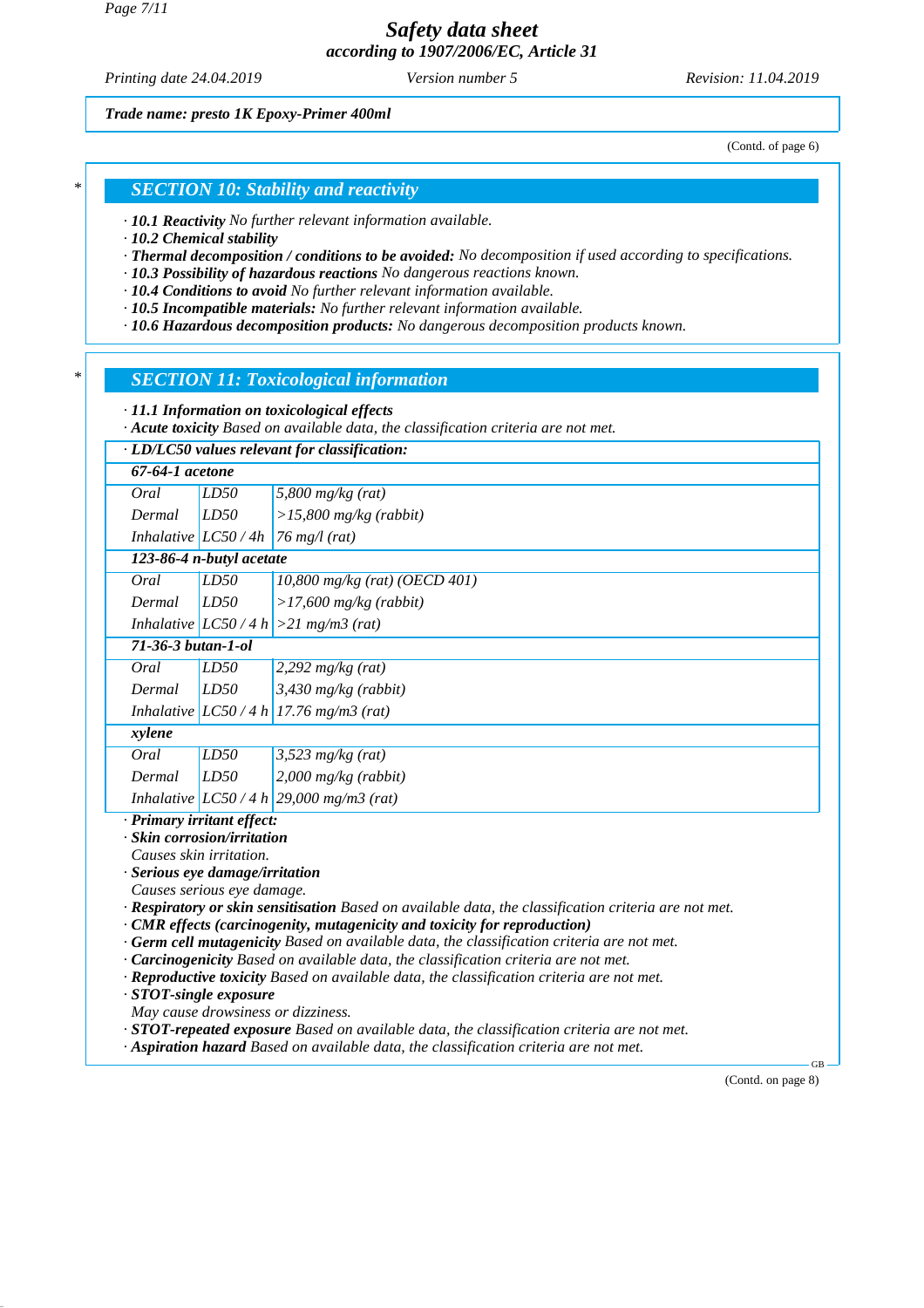*Printing date 24.04.2019 Version number 5 Revision: 11.04.2019*

*Trade name: presto 1K Epoxy-Primer 400ml*

(Contd. of page 7)

| $\cdot$ Aquatic toxicity:                                                       |                                                                                                                                                                                                                                                                                                                                                                                                                                                                                                                                                                                                  |
|---------------------------------------------------------------------------------|--------------------------------------------------------------------------------------------------------------------------------------------------------------------------------------------------------------------------------------------------------------------------------------------------------------------------------------------------------------------------------------------------------------------------------------------------------------------------------------------------------------------------------------------------------------------------------------------------|
|                                                                                 |                                                                                                                                                                                                                                                                                                                                                                                                                                                                                                                                                                                                  |
|                                                                                 | 115-10-6 dimethyl ether                                                                                                                                                                                                                                                                                                                                                                                                                                                                                                                                                                          |
|                                                                                 | $EC50/96 h$ 155 mg/l (algae)                                                                                                                                                                                                                                                                                                                                                                                                                                                                                                                                                                     |
|                                                                                 | $LC50/48 h$ >4,000 mg/l (daphnia magna)                                                                                                                                                                                                                                                                                                                                                                                                                                                                                                                                                          |
|                                                                                 | $LC50/96 h$ >4,000 mg/l (fish)                                                                                                                                                                                                                                                                                                                                                                                                                                                                                                                                                                   |
| $67-64-1$ acetone                                                               |                                                                                                                                                                                                                                                                                                                                                                                                                                                                                                                                                                                                  |
| LC50/96h                                                                        | $8,300$ mg/l (fish)                                                                                                                                                                                                                                                                                                                                                                                                                                                                                                                                                                              |
| EC50/96h                                                                        | $7,200$ mg/l (algae)                                                                                                                                                                                                                                                                                                                                                                                                                                                                                                                                                                             |
|                                                                                 | $LC50/48 h$ 8,450 mg/l (crustacean (water flea))                                                                                                                                                                                                                                                                                                                                                                                                                                                                                                                                                 |
| $71-36-3 but an-1-ol$                                                           |                                                                                                                                                                                                                                                                                                                                                                                                                                                                                                                                                                                                  |
|                                                                                 | $LC50/96 h$ 1,376 mg/l (fish)                                                                                                                                                                                                                                                                                                                                                                                                                                                                                                                                                                    |
| xylene                                                                          |                                                                                                                                                                                                                                                                                                                                                                                                                                                                                                                                                                                                  |
|                                                                                 | $EC$ 50 / 48 h 7.4 mg/l (daphnia magna)                                                                                                                                                                                                                                                                                                                                                                                                                                                                                                                                                          |
|                                                                                 | $LC50/96 h$ 13.5 mg/l (fish)                                                                                                                                                                                                                                                                                                                                                                                                                                                                                                                                                                     |
| · Ecotoxical effects:<br>· Remark: Harmful to fish<br>General notes:<br>system. | · 12.3 Bioaccumulative potential No further relevant information available.<br>· 12.4 Mobility in soil No further relevant information available.<br>· Additional ecological information:<br>Water hazard class 1 (German Regulation) (Self-assessment): slightly hazardous for water<br>Do not allow undiluted product or large quantities of it to reach ground water, water course or sewage<br>Must not reach sewage water or drainage ditch undiluted or unneutralised.<br>Harmful to aquatic organisms<br>· 12.5 Results of PBT and vPvB assessment<br>$\cdot$ <b>PBT:</b> Not applicable. |

# *· 13.1 Waste treatment methods*

*· Recommendation*

*Must not be disposed together with household garbage. Do not allow product to reach sewage system.*

*· European waste catalogue*

*08 01 11\* waste paint and varnish containing organic solvents or other hazardous substances*

*15 01 04 metallic packaging*

*15 01 10\* packaging containing residues of or contaminated by hazardous substances*

*· Uncleaned packaging:*

*· Recommendation: Dispose of packaging according to regulations on the disposal of packagings.*

### *\* SECTION 14: Transport information*

*· 14.1 UN-Number*

*· ADR, IMDG, IATA UN1950*

(Contd. on page 9)

GB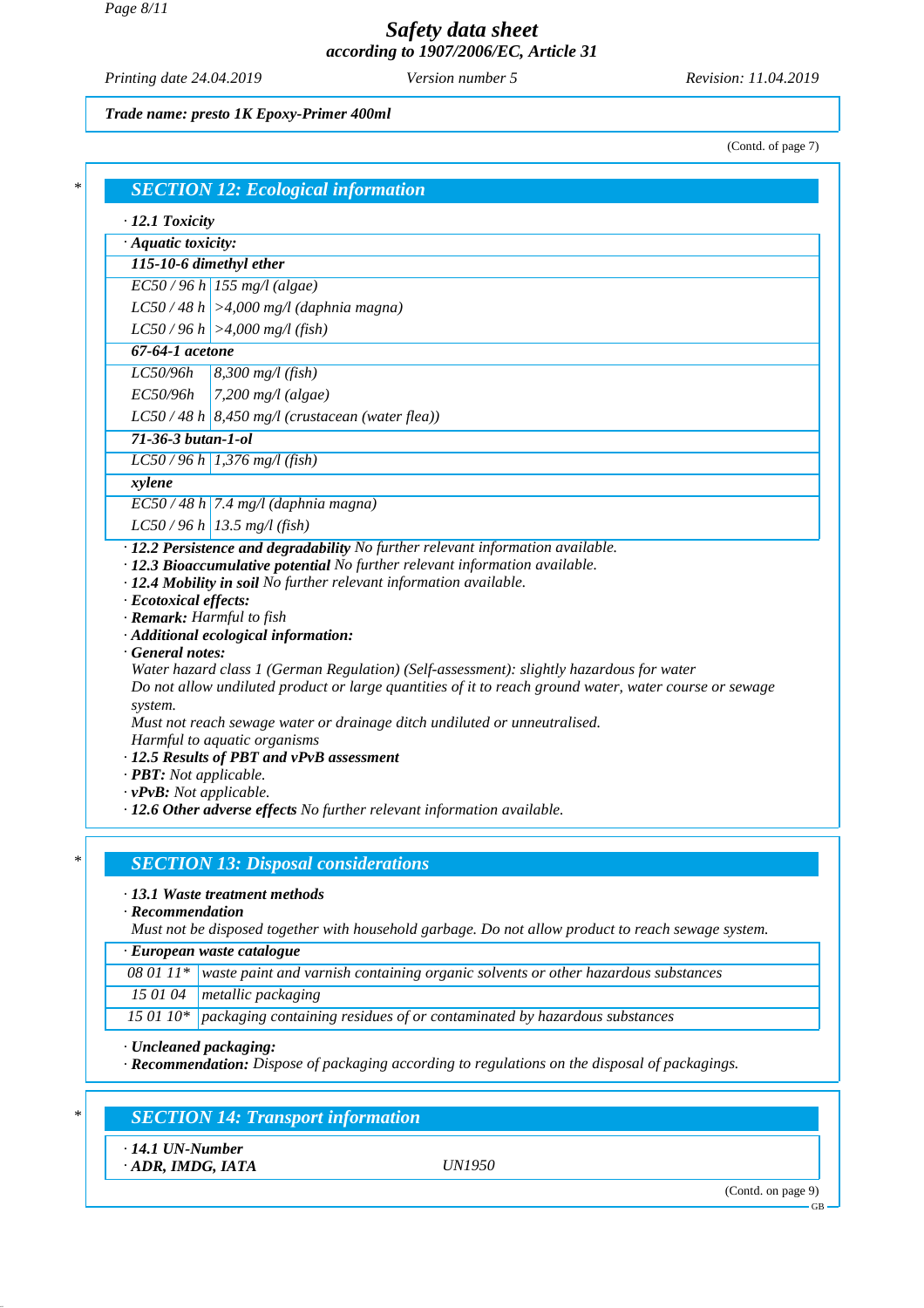### *Page 9/11*

### *Safety data sheet according to 1907/2006/EC, Article 31*

*Printing date 24.04.2019 Version number 5 Revision: 11.04.2019*

GB

### *Trade name: presto 1K Epoxy-Primer 400ml*

| (Contd. of page 8)                                                                                               |
|------------------------------------------------------------------------------------------------------------------|
|                                                                                                                  |
| 1950 AEROSOLS                                                                                                    |
| <b>AEROSOLS</b>                                                                                                  |
| AEROSOLS, flammable                                                                                              |
|                                                                                                                  |
|                                                                                                                  |
|                                                                                                                  |
| 2 5F Gases.                                                                                                      |
| 2.1                                                                                                              |
|                                                                                                                  |
|                                                                                                                  |
| 2.1                                                                                                              |
| 2.1                                                                                                              |
| not regulated                                                                                                    |
| Not applicable.                                                                                                  |
| Warning: Gases.                                                                                                  |
| $F$ -D,S-U                                                                                                       |
| SW1 Protected from sources of heat.                                                                              |
| SW22 For AEROSOLS with a maximum capacity of 1 litre:<br>Category A. For AEROSOLS with a capacity above 1 litre: |
| Category B. For WASTE AEROSOLS: Category C, Clear                                                                |
| of living quarters.                                                                                              |
| SG69 For AEROSOLS with a maximum capacity of 1 litre:                                                            |
| Segregation as for class 9. Stow "separated from" class 1                                                        |
| except for division 1.4.                                                                                         |
| For AEROSOLS with a capacity above 1 litre:                                                                      |
| Segregation as for the appropriate subdivision of class 2.                                                       |
| For WASTE AEROSOLS:<br>Segregation as for the appropriate subdivision of class 2.                                |
|                                                                                                                  |
| $\cdot$ 14.7 Transport in bulk according to Annex II of<br>Not applicable.                                       |
|                                                                                                                  |
|                                                                                                                  |
|                                                                                                                  |
|                                                                                                                  |
| 1L                                                                                                               |
| Code: E0                                                                                                         |
| Not permitted as Excepted Quantity<br>2                                                                          |
| D                                                                                                                |
|                                                                                                                  |
| IL                                                                                                               |
| Code: E0                                                                                                         |
|                                                                                                                  |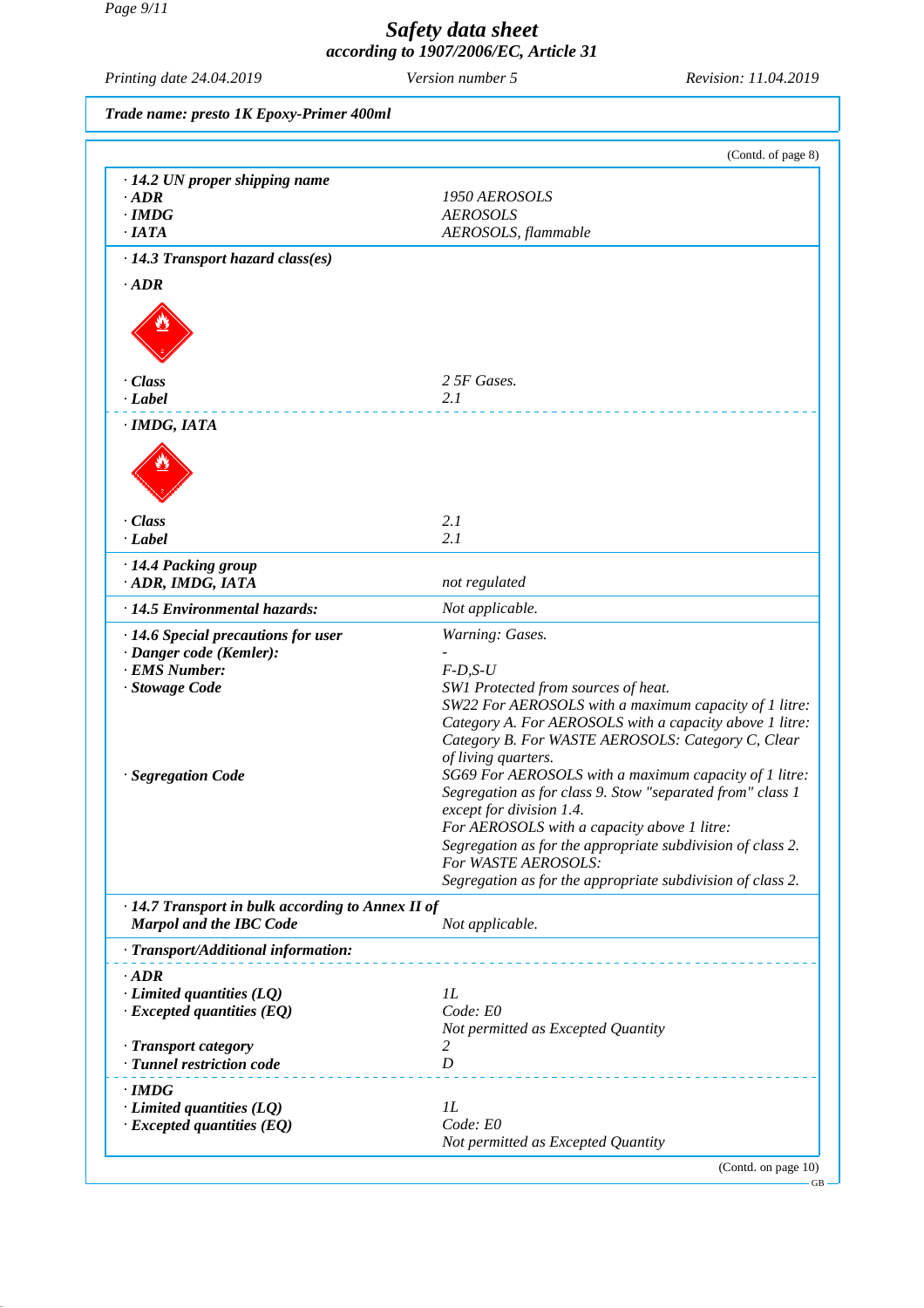*Page 10/11*

*Safety data sheet according to 1907/2006/EC, Article 31*

*Printing date 24.04.2019 Version number 5 Revision: 11.04.2019*

(Contd. of page 9)

*Trade name: presto 1K Epoxy-Primer 400ml*

*· UN "Model Regulation": UN 1950 AEROSOLS, 2.1*

#### *\* SECTION 15: Regulatory information*

*· 15.1 Safety, health and environmental regulations/legislation specific for the substance or mixture*

#### *· Directive 2012/18/EU*

- *· Qualifying quantity (tonnes) for the application of lower-tier requirements 150 t*
- *· Qualifying quantity (tonnes) for the application of upper-tier requirements 500 t*
- *· REGULATION (EC) No 1907/2006 ANNEX XVII Conditions of restriction: 3*

*· National regulations:*

*· Other regulations, limitations and prohibitive regulations*

*· Substances of very high concern (SVHC) according to REACH, Article 57*

*None of the ingredients is listed.*

*· 15.2 Chemical safety assessment: A Chemical Safety Assessment has not been carried out.*

### *\* SECTION 16: Other information*

*This information is based on our present knowledge. However, this shall not constitute a guarantee for any specific product features and shall not establish a legally valid contractual relationship.*

#### *· Relevant phrases*

*H220 Extremely flammable gas. H225 Highly flammable liquid and vapour. H226 Flammable liquid and vapour. H280 Contains gas under pressure; may explode if heated. H302 Harmful if swallowed. H304 May be fatal if swallowed and enters airways. H312 Harmful in contact with skin. H315 Causes skin irritation. H317 May cause an allergic skin reaction. H318 Causes serious eye damage. H319 Causes serious eye irritation. H332 Harmful if inhaled. H335 May cause respiratory irritation. H336 May cause drowsiness or dizziness. H373 May cause damage to organs through prolonged or repeated exposure. H400 Very toxic to aquatic life. H410 Very toxic to aquatic life with long lasting effects. · Abbreviations and acronyms: RID: Règlement international concernant le transport des marchandises dangereuses par chemin de fer (Regulations Concerning the International Transport of Dangerous Goods by Rail) ICAO: International Civil Aviation Organisation ADR: Accord européen sur le transport des marchandises dangereuses par Route (European Agreement concerning the International Carriage of Dangerous Goods by Road) IMDG: International Maritime Code for Dangerous Goods IATA: International Air Transport Association GHS: Globally Harmonised System of Classification and Labelling of Chemicals EINECS: European Inventory of Existing Commercial Chemical Substances ELINCS: European List of Notified Chemical Substances CAS: Chemical Abstracts Service (division of the American Chemical Society) VOC: Volatile Organic Compounds (USA, EU) LC50: Lethal concentration, 50 percent LD50: Lethal dose, 50 percent PBT: Persistent, Bioaccumulative and Toxic SVHC: Substances of Very High Concern vPvB: very Persistent and very Bioaccumulative Flam. Gas 1: Flammable gases – Category 1 Aerosol 1: Aerosols – Category 1* (Contd. on page 11)